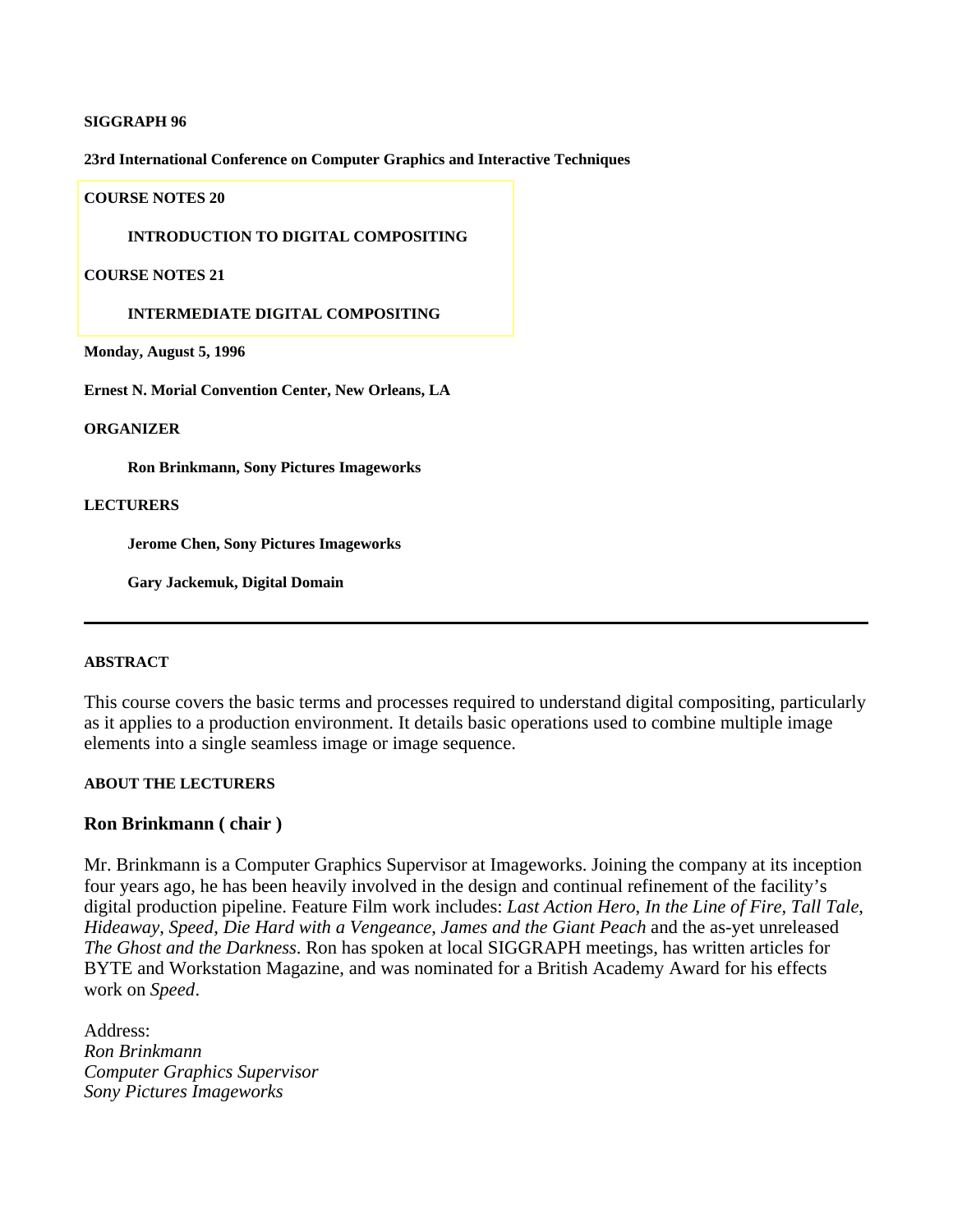*9050 W. Washington Blvd., Room 2413 Culver City, CA 90232 Phone (work): (310) 280-7680 Fax: (310) 280-2342 email: ron@spimageworks.com*

# **Jerome Chen**

Mr. Chen is a Computer Graphics Supervisor at Imageworks, joining the company at its inception four years ago. He was heavily involved in the design and continual refinement of the facility's digital production pipeline and served as Computer Graphics Supervisor on visual effects work for *James and the Giant Peach*, *Phenomenon* and *Hideaway* . His other feature film work includes *In the Line of Fire*, *The Pelican Brief* , *Look Who's Talking Now*, and a theatrical film trailer for SDDS ( Sony Dynamic Digital Sound ). Jerome has been a guest speaker at the UCLA Computer Animation graduate program, and was also a presenter at the 1994 SIGGRAPH Wavefront User's Group seminar.

# Address:

*Jerome Chen Computer Graphics Supervisor Sony Pictures Imageworks 9050 W. Washington Blvd., Room 2418 Culver City, CA 90232 Phone (work): (310) 280-7678 Fax: (310) 280-2342 email: jerome@spimageworks.com*

# **Gary Jackemuk**

Mr. Jackemuk is a Digital Artist/Technical Director at Digital Domain. He joined the company at it's inception almost three years ago. Has worked as a graphics programmer prior to working in production. Feature Film work includes: *Interview with the Vampire*, *Strange Days*, *Apollo 13* and numerous commercial work. Gary has spoken at SIGGRAPH meetings, and given talks on compositing at UIUC and UIC's EVL lab. Gary was the Student Volunteer Chair in 1994 and Contributor to the SIGGRAPH 1994 Electronic Theatre.

Address: *Gary Jackemuk Digital Artist/Technical Director Digital Domain 300 Rose Ave Venice, Ca 90291 Phone (work): (310) 314-2930 Fax: (310) 314-2866 email: jackemuk@d2.com*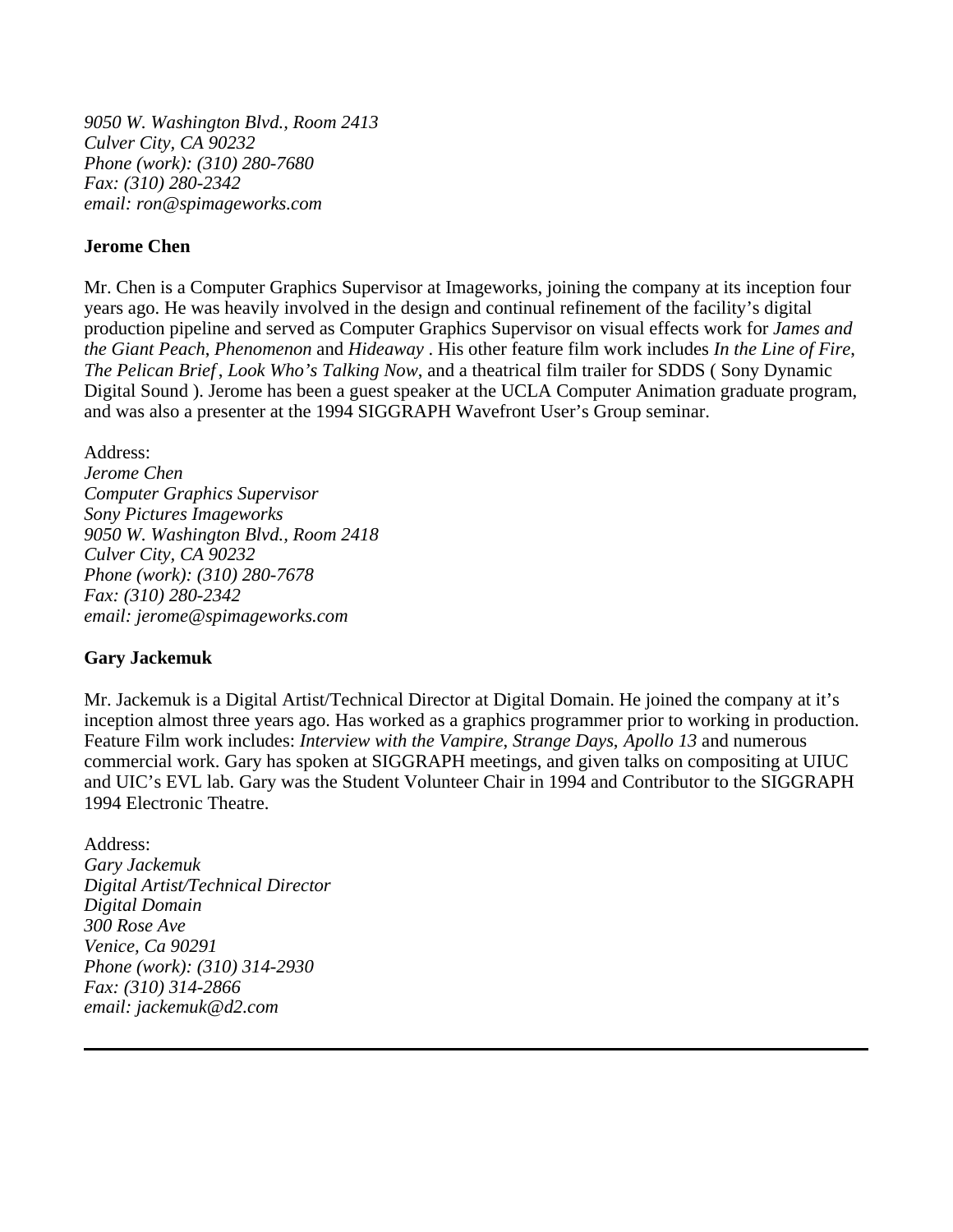# **Course Schedule**

# **Part I**

| Introduction to Digital Compositing                                |
|--------------------------------------------------------------------|
| Montage of film and television composites                          |
| 2. Definitions: What is a Composite? Time: .25 hr2-1               |
| <b>Explanation of a Composite</b>                                  |
| <b>Digital Compositing Tools</b>                                   |
| <b>Basic Terms</b>                                                 |
| 3. Image Formats and Data Storage: .50 hr3-1                       |
| $RGB(A)$ Images                                                    |
| Bit Depth: 8 versus 16 bit                                         |
| Linear versus Log Data Space                                       |
| <b>Image Input Devices</b>                                         |
| 4. Image Manipulation: Single/Multi Image Operators Time: .75hr4-1 |
| Introduction                                                       |
| <b>Single Image Operators</b>                                      |
| <b>Multi Image Operators</b>                                       |
|                                                                    |
| Bluescreens & Greenscreens                                         |
| Difference & Garbage Mattes                                        |
|                                                                    |
| 7. Techniques in a Good Composite Time: .50 hr                     |
|                                                                    |

8. Question Session Time: .5hr

# **Part II**

| Montage of composite.                                                       |
|-----------------------------------------------------------------------------|
| Review of terminology from Part I                                           |
| 2. Preparation of Elements Time: .25 hr2-1                                  |
| 3. Damage Control! Time: .50 hr3-1                                          |
| 4. What Makes a Good Composite? Time: 75 hr4-1                              |
|                                                                             |
| Ron Brinkmann                                                               |
| 6. Demo of composite from the film 'James and the Giant Peach' Time: .50 hr |
| Jerome Chen                                                                 |
| 7. Demo of composite from the commerical 'Mercedes Benz Rhinos Time: .50 hr |
| Gary Jackemuk                                                               |
| 8. Question Session Time: .5hr                                              |
| All Speakers                                                                |

 $\boxed{\equiv}$